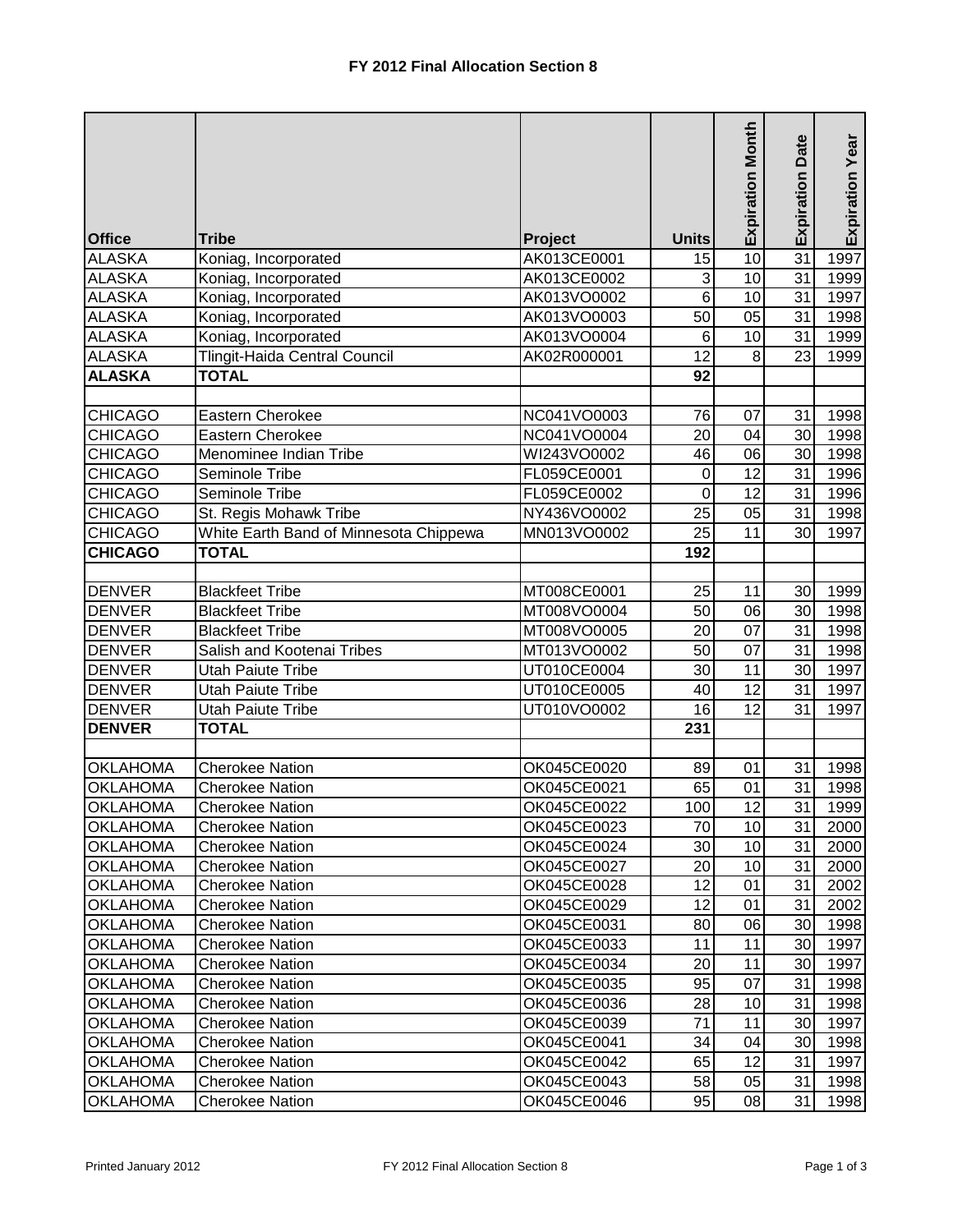|                 |                        |             |                           | <b>Expiration Month</b> | Date<br>Expiration | Expiration Year |
|-----------------|------------------------|-------------|---------------------------|-------------------------|--------------------|-----------------|
| <b>Office</b>   | Tribe                  | Project     | <b>Units</b>              |                         |                    |                 |
| <b>OKLAHOMA</b> | <b>Cherokee Nation</b> | OK045CE0047 | 100                       | 08                      | 31                 | 1998            |
| <b>OKLAHOMA</b> | <b>Cherokee Nation</b> | OK045VO0001 | 4                         | 06                      | 30                 | 1999            |
| <b>OKLAHOMA</b> | <b>Cherokee Nation</b> | OK045VO0002 | 29                        | 12                      | 31                 | 1997            |
| <b>OKLAHOMA</b> | <b>Cherokee Nation</b> | OK045VO0003 | 11                        | 12                      | 31                 | 1997            |
| <b>OKLAHOMA</b> | <b>Cherokee Nation</b> | OK045VO0004 | 6                         | 08                      | 31                 | 1998            |
| <b>OKLAHOMA</b> | <b>Cherokee Nation</b> | OK045VO0005 | 37                        | 03                      | 31                 | 1998            |
| <b>OKLAHOMA</b> | <b>Cherokee Nation</b> | OK045VO0005 | $\boldsymbol{9}$          | 08                      | 31                 | 1998            |
| <b>OKLAHOMA</b> | Cherokee Nation        | OK045VO0006 | 35                        | 09                      | 30                 | 2000            |
| <b>OKLAHOMA</b> | <b>Cherokee Nation</b> | OK045VO0007 | 35                        | 08                      | 31                 | 1998            |
| <b>OKLAHOMA</b> | <b>Cherokee Nation</b> | OK045VO0007 | 42                        | 09                      | 30                 | 2000            |
| <b>OKLAHOMA</b> | <b>Cherokee Nation</b> | OK045VO0009 | $\,6$                     | 11                      | 30                 | 1997            |
| <b>OKLAHOMA</b> | <b>Cherokee Nation</b> | OK045VO0010 | $\,6$                     | 11                      | 30                 | 1997            |
| <b>OKLAHOMA</b> | <b>Cherokee Nation</b> | OK045VO0011 | 48                        | 06                      | 30                 | 1998            |
| <b>OKLAHOMA</b> | <b>Cherokee Nation</b> | OK045VO0012 | 14                        | 10                      | 31                 | 1998            |
| <b>OKLAHOMA</b> | <b>Cherokee Nation</b> | OK045VO0013 | 5                         | 10                      | 31                 | 1998            |
| <b>OKLAHOMA</b> | <b>Cherokee Nation</b> | OK045VO0014 | 46                        | 12                      | 31                 | 1999            |
| <b>OKLAHOMA</b> | <b>Cherokee Nation</b> | OK045VO0015 | 10                        | 12                      | 31                 | 1999            |
| <b>OKLAHOMA</b> | <b>Cherokee Nation</b> | OK045VO0016 | 13                        | 12                      | 31                 | 1999            |
| <b>OKLAHOMA</b> | <b>Cherokee Nation</b> | OK045VO0018 | 30                        | 08                      | 31                 | 1998            |
| <b>OKLAHOMA</b> | <b>Cherokee Nation</b> | OK045VO0048 | 30                        | 10                      | 31                 | 1998            |
| <b>OKLAHOMA</b> | Chickasaw              | OK047CE0021 | 12                        | 01                      | 31                 | 2002            |
| <b>OKLAHOMA</b> | Chickasaw              | OK047CE0022 | 12                        | 01                      | 31                 | 2002            |
| <b>OKLAHOMA</b> | Chickasaw              | OK047CE0023 | 21                        | 01                      | 31                 | 2003            |
| <b>OKLAHOMA</b> | Chickasaw              | OK047CE0026 | 20                        | 12                      | 31                 | 1997            |
| <b>OKLAHOMA</b> | Chickasaw              | OK047CE0031 | 5                         | 11                      | 30                 | 1997            |
| <b>OKLAHOMA</b> | Chickasaw              | OK047CE0033 | 82                        | 10                      | 31                 | 1997            |
| <b>OKLAHOMA</b> | Chickasaw              | OK047CE0034 | 48                        | 06                      | 30                 | 1998            |
| <b>OKLAHOMA</b> | Chickasaw              | OK047CE0035 | 129                       | 08                      | 31                 | 1998            |
| <b>OKLAHOMA</b> | Chickasaw              | OK047CE0036 | 15                        | 08                      | 31                 | 1998            |
| <b>OKLAHOMA</b> | Chickasaw              | OK047CE0037 | 40                        | 12                      | 31                 | 1997            |
| <b>OKLAHOMA</b> | Chickasaw              | OK047CE0039 | 4                         | 08                      | 31                 | 1998            |
| <b>OKLAHOMA</b> | Chickasaw              | OK047VO0008 | 7                         | 12                      | 31                 | 1997            |
| <b>OKLAHOMA</b> | Chickasaw              | OK047VO0009 | $\overline{7}$            | 12                      | 31                 | 1997            |
| <b>OKLAHOMA</b> | Chickasaw              | OK047VO0010 | $\,6$                     | 12                      | 31                 | 1997            |
| <b>OKLAHOMA</b> | Chickasaw              | OK047VO0011 | 20                        | 02                      | 28                 | 1998            |
| <b>OKLAHOMA</b> | Chickasaw              | OK047VO0012 | $\sqrt{5}$                | 11                      | 30                 | 1997            |
| <b>OKLAHOMA</b> | Chickasaw              | OK047VO0013 | 4                         | 11                      | 30                 | 1997            |
| <b>OKLAHOMA</b> | Chickasaw              | OK047VO0014 | 4                         | 11                      | 30                 | 1997            |
| <b>OKLAHOMA</b> | Chickasaw              | OK047VO0015 | $\ensuremath{\mathsf{3}}$ | 11                      | 30                 | 1997            |
| <b>OKLAHOMA</b> | Chickasaw              | OK047VO0016 | $\sqrt{5}$                | 11                      | 30                 | 1997            |
| <b>OKLAHOMA</b> | Chickasaw              | OK047VO0017 | 63                        | 06                      | 30                 | 1998            |
| <b>OKLAHOMA</b> | Chickasaw              | OK047VO0018 | 60                        | 06                      | 30 <sub>l</sub>    | 1998            |
| <b>OKLAHOMA</b> | <b>Choctaw Nation</b>  | OK049CE0006 | 25                        | 08                      | 31                 | 1998            |
| <b>OKLAHOMA</b> | <b>Choctaw Nation</b>  | OK049CE0009 | 14                        | 02                      | 28                 | 2002            |